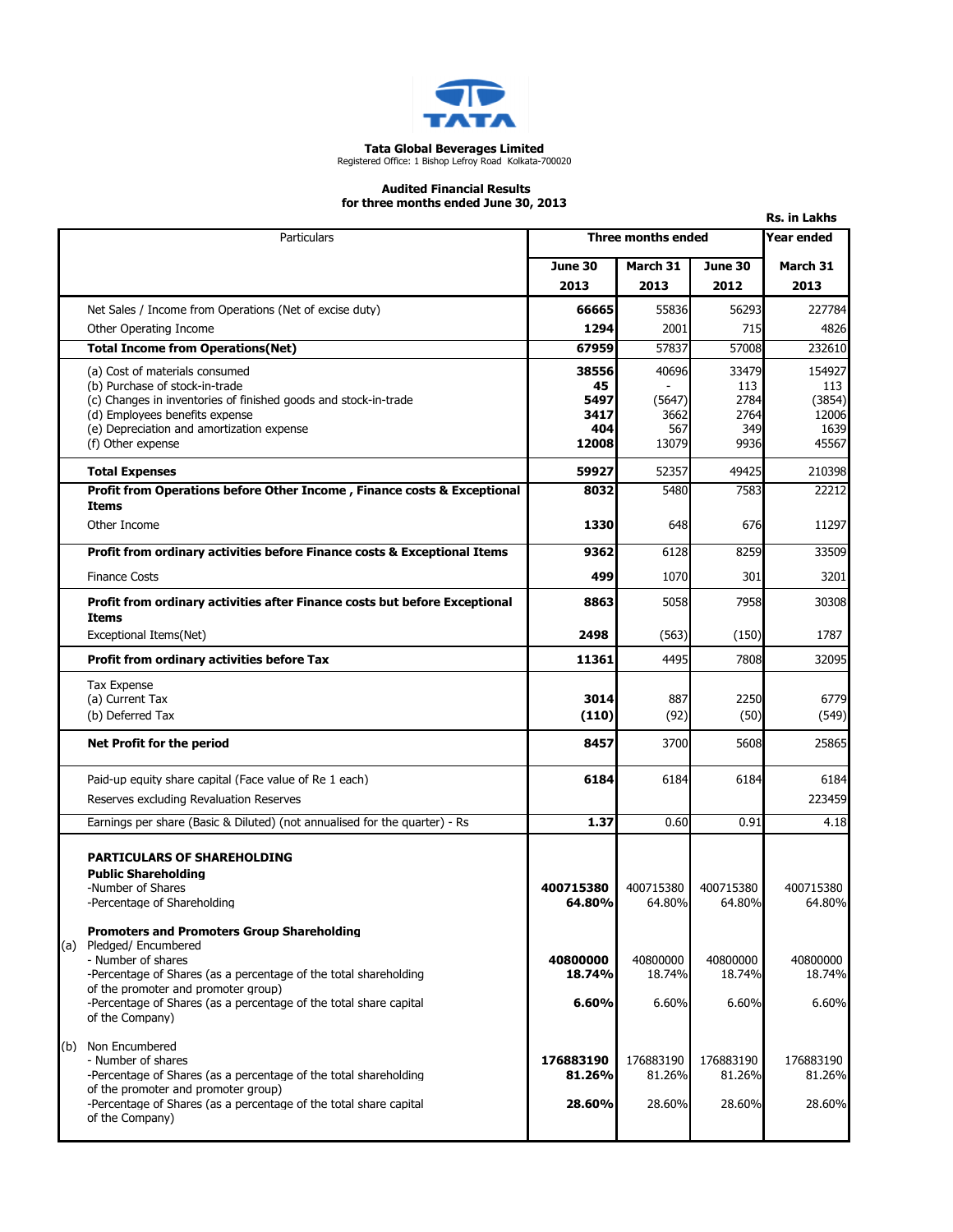## Notes:

- 1. Total Operating Income for the quarter at Rs 680 crores grew by 19% over the corresponding quarter of the previous year driven mainly by improvement in branded operations. Profit before exceptional items at Rs 89 crores is higher by 11% from the corresponding quarter of the previous year driven by improved operating performance and higher other income. After considering the favourable impact of exceptional items, the Profit after tax for the Quarter at Rs 85 crores improved by 51 % over the corresponding quarter of previous year.
- 2. Exceptional items during the quarter represent profit from sale of Non Current Investment of Rs 36 crores partly offset by expenditure on new product development and long term initiatives in Joint ventures, aggregating to Rs 7 crores and expenditure on revision of post retirement pension obligations of Rs 4 crores. Exceptional items for the previous period represent expenditure on new product development Rs 2 crores.
- 3. Earnings per share (EPS) (basic and diluted) for the quarter of Rs. 1.37 is higher than Rs 0. 91 reported for the corresponding quarter of the previous year mainly due to improved operational performance and favorable impact of exceptional items. Net of the impact of exceptional items, EPS (basic and diluted) for the current quarter is Rs. 1.01 as compared to Rs 0.92 for the corresponding quarter of the previous year.
- 4. As the Company's activity falls within a single business segment, viz "Buying / Blending and Sale of tea in bulk and value added form" the disclosure requirements of Accounting Standard (AS-17) on "Segment Reporting" notified by the Companies (Accounting Standard) Rules 2006, are not applicable.
- 5. During the month of July 2013, the Company has entered into an agreement with Tata Realty and Infrastructure Limited for the development of the Company's property in Bangalore through a Special Purpose Vehicle (SPV). The consideration for the transfer of the Company's property is Rs. 195 crores which will be discharged by a mix of cash, securities in the SPV and constructed space in the developed property. The necessary transaction documents have been executed by the parties in this regard.